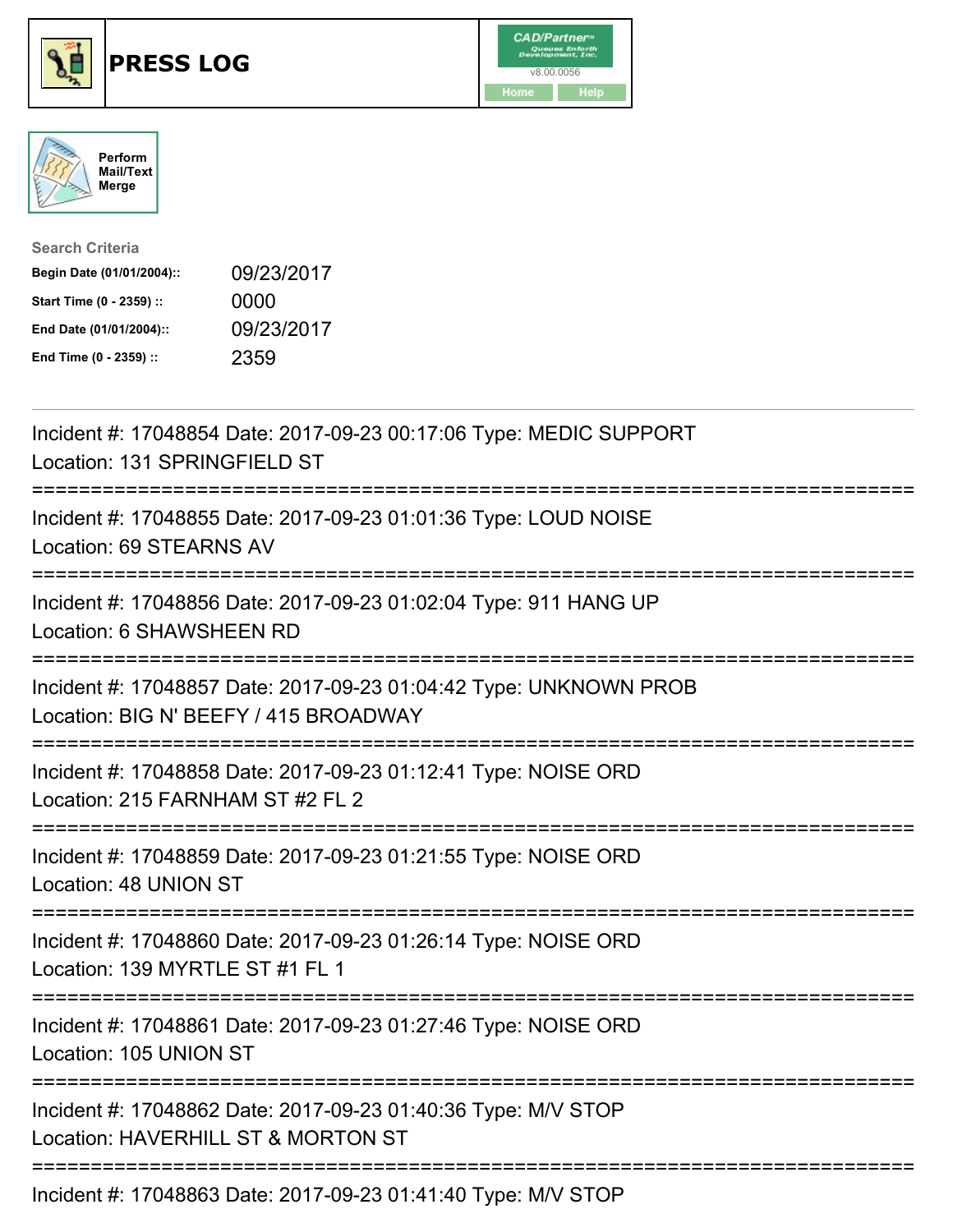Location: BROADWAY

=========================================================================== Incident #: 17048864 Date: 2017-09-23 01:48:28 Type: M/V STOP Location: BOEHM ST & PROSPECT ST =========================================================================== Incident #: 17048865 Date: 2017-09-23 01:53:05 Type: ALARMS Location: 102A E CAMBRIDGE ST =========================================================================== Incident #: 17048866 Date: 2017-09-23 01:56:07 Type: MEDIC SUPPORT Location: 61 ARLINGTON ST #2 =========================================================================== Incident #: 17048867 Date: 2017-09-23 01:57:05 Type: DISTURBANCE Location: ESSEX ST & MILL ST =========================================================================== Incident #: 17048868 Date: 2017-09-23 02:00:13 Type: FIGHT Location: ESSEX ST & NEWBURY ST =========================================================================== Incident #: 17048869 Date: 2017-09-23 02:07:34 Type: ALARM/BURG Location: FAMILY SERVICES / 430 N CANAL ST =========================================================================== Incident #: 17048870 Date: 2017-09-23 02:15:01 Type: DISTURBANCE Location: ALLEN ST & GENERAL ST =========================================================================== Incident #: 17048871 Date: 2017-09-23 02:24:54 Type: DISTURBANCE Location: SAM'S FOOD STORE / 389 BROADWAY =========================================================================== Incident #: 17048872 Date: 2017-09-23 02:27:03 Type: M/V STOP Location: CANAL ST & UNION ST =========================================================================== Incident #: 17048873 Date: 2017-09-23 02:28:27 Type: DEATH SUDDEN Location: 35 COMMON ST #219 FL 2 =========================================================================== Incident #: 17048874 Date: 2017-09-23 02:32:28 Type: AUTO ACC/NO PI Location: HAVERHILL ST & JACKSON ST =========================================================================== Incident #: 17048875 Date: 2017-09-23 02:40:35 Type: M/V STOP Location: 100 MAY ST =========================================================================== Incident #: 17048876 Date: 2017-09-23 02:41:40 Type: NOISE ORD Location: 393 CHESTNUT ST =========================================================================== Incident #: 17048877 Date: 2017-09-23 02:44:06 Type: SHOTS FIRED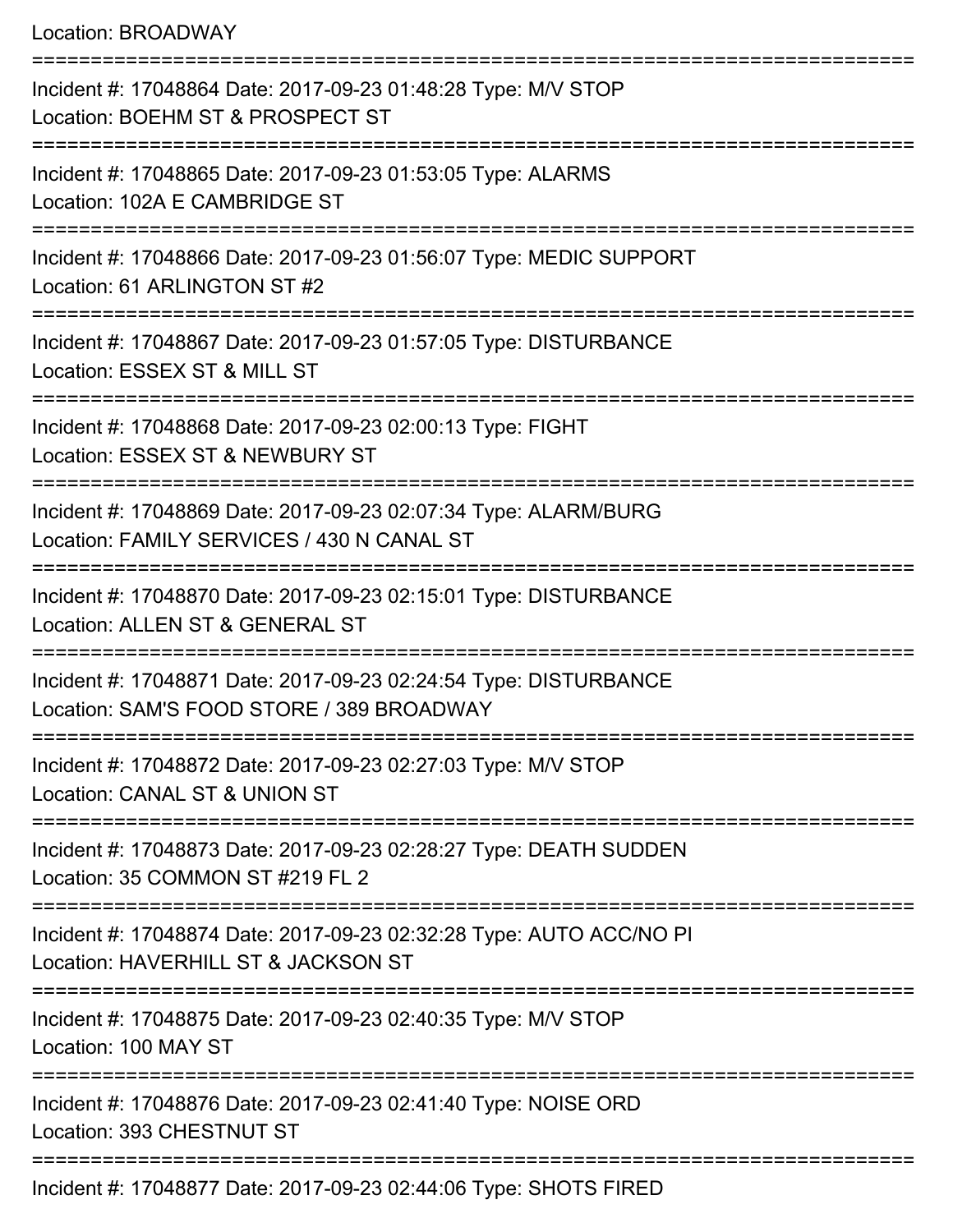| Incident #: 17048878 Date: 2017-09-23 02:48:35 Type: ALARM/BURG<br>Location: SOUTH LAWRENCE EAST SCHOOL / 165 CRAWFORD ST |
|---------------------------------------------------------------------------------------------------------------------------|
| Incident #: 17048879 Date: 2017-09-23 02:54:14 Type: M/V STOP<br>Location: 35 COMMON ST                                   |
| Incident #: 17048880 Date: 2017-09-23 03:10:59 Type: DISTURBANCE<br>Location: 300 HIGH ST #2 FL 2                         |
| Incident #: 17048881 Date: 2017-09-23 03:23:35 Type: M/V STOP<br>Location: PARTHUM SCHOOL / 255 E HAVERHILL ST            |
| Incident #: 17048882 Date: 2017-09-23 03:35:45 Type: UNKNOWN PROB<br>Location: 24 TENNEY ST                               |
| Incident #: 17048883 Date: 2017-09-23 03:37:22 Type: NOISE ORD<br>Location: 2 WINTHROP AV #2 FL 2                         |
| Incident #: 17048884 Date: 2017-09-23 03:56:01 Type: NOISE ORD<br>Location: 4 INMAN ST                                    |
| Incident #: 17048885 Date: 2017-09-23 04:04:19 Type: LOUD NOISE<br>Location: 10 PROSPECT CT                               |
| Incident #: 17048886 Date: 2017-09-23 04:42:17 Type: ALARM/BURG<br>Location: 102 E CAMBRIDGE ST                           |
| Incident #: 17048887 Date: 2017-09-23 04:52:17 Type: MISSING PERS<br>Location: 61 FERRY ST                                |
| Incident #: 17048888 Date: 2017-09-23 05:00:57 Type: NOISE ORD<br>Location: 700 ESSEX ST                                  |
| Incident #: 17048889 Date: 2017-09-23 05:20:10 Type: DOMESTIC/PAST<br>Location: SAM'S FOOD STORE / 389 BROADWAY           |
| Incident #: 17048890 Date: 2017-09-23 05:30:28 Type: MAN DOWN<br>Location: ANCHOR AUTO / 140 WEST ST                      |
| Incident #: 17048891 Date: 2017-09-23 05:34:44 Type: AMBULANCE ASSSI                                                      |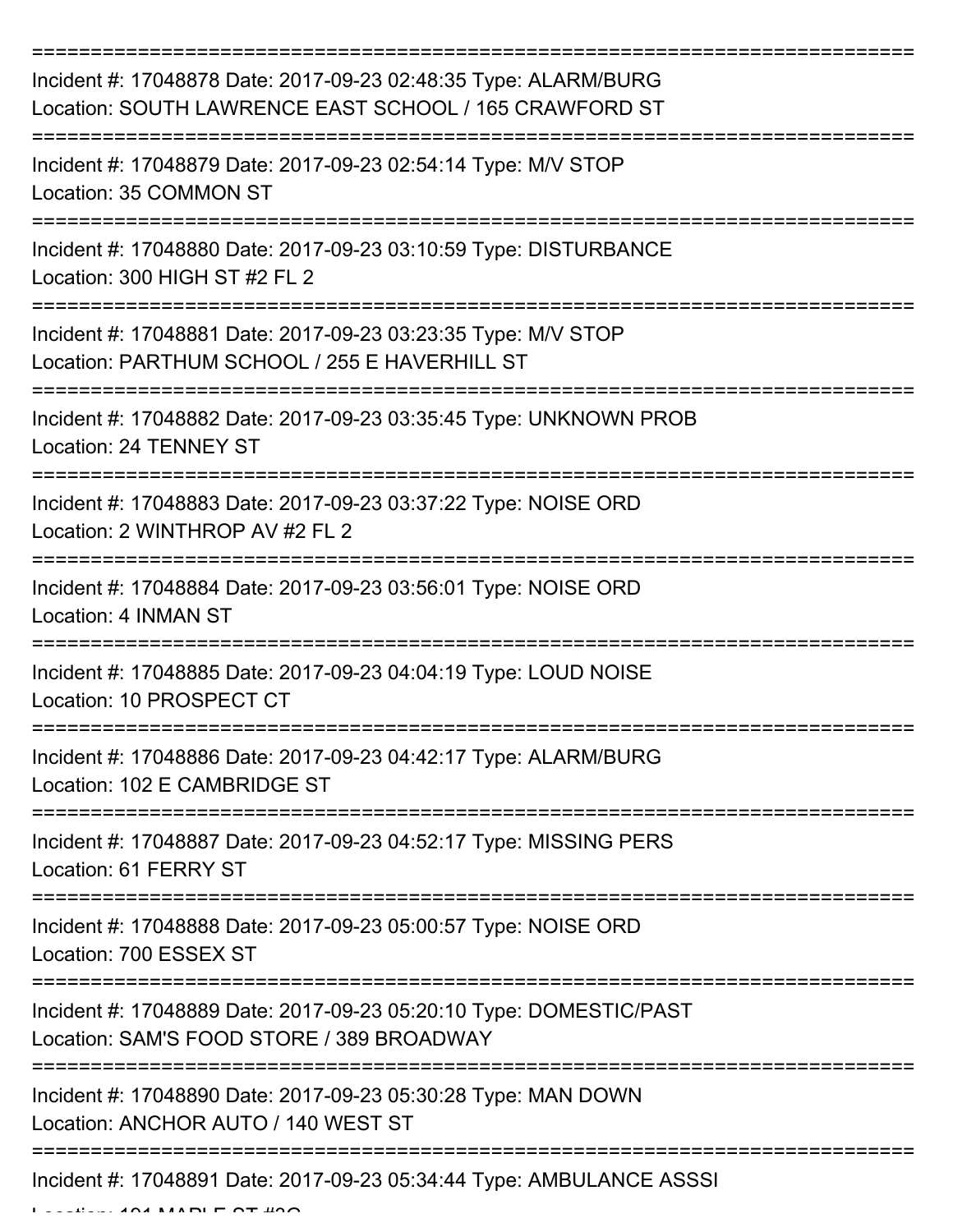| Incident #: 17048892 Date: 2017-09-23 06:15:36 Type: DOMESTIC/PAST<br>Location: 204 S UNION ST FL 2                                |
|------------------------------------------------------------------------------------------------------------------------------------|
| Incident #: 17048893 Date: 2017-09-23 06:28:40 Type: ALARM/BURG<br>Location: JOHN BASS / 468 N CANAL ST                            |
| Incident #: 17048894 Date: 2017-09-23 06:45:11 Type: DOMESTIC/PROG<br>Location: 24 BIRCH ST FL 2                                   |
| Incident #: 17048895 Date: 2017-09-23 06:54:38 Type: M/V STOP<br><b>Location: CANAL ST</b>                                         |
| Incident #: 17048896 Date: 2017-09-23 07:01:45 Type: M/V STOP<br><b>Location: LOWELL ST</b>                                        |
| Incident #: 17048897 Date: 2017-09-23 07:27:47 Type: ALARM/BURG<br>Location: GUILMETTE SCHOOL / 80 BODWELL ST                      |
| Incident #: 17048898 Date: 2017-09-23 07:35:24 Type: PARK & WALK<br>Location: 205 BROADWAY                                         |
| Incident #: 17048899 Date: 2017-09-23 07:49:25 Type: AUTO ACC/UNK PI<br>Location: ESSEX ST & FRANKLIN ST                           |
| Incident #: 17048900 Date: 2017-09-23 08:03:21 Type: ALARM/BURG<br>Location: 1 RIVER POINTE WY                                     |
| Incident #: 17048901 Date: 2017-09-23 08:15:20 Type: NOTIFICATION<br>Location: 345A BROADWAY                                       |
| Incident #: 17048902 Date: 2017-09-23 08:22:07 Type: ALARM/BURG<br>Location: SOUTH LAWRENCE EAST SCHOOL / 165 CRAWFORD ST          |
| Incident #: 17048903 Date: 2017-09-23 08:28:12 Type: SUS PERS/MV<br>Location: BURGER KING / 245 BROADWAY                           |
| Incident #: 17048904 Date: 2017-09-23 08:32:35 Type: DRUG VIO<br><b>Location: LAWRENCE ST</b>                                      |
| =============================<br>Incident #: 17048905 Date: 2017-09-23 08:38:15 Type: M/V STOP<br>I ocation: RDOADMAV & I OMELL CT |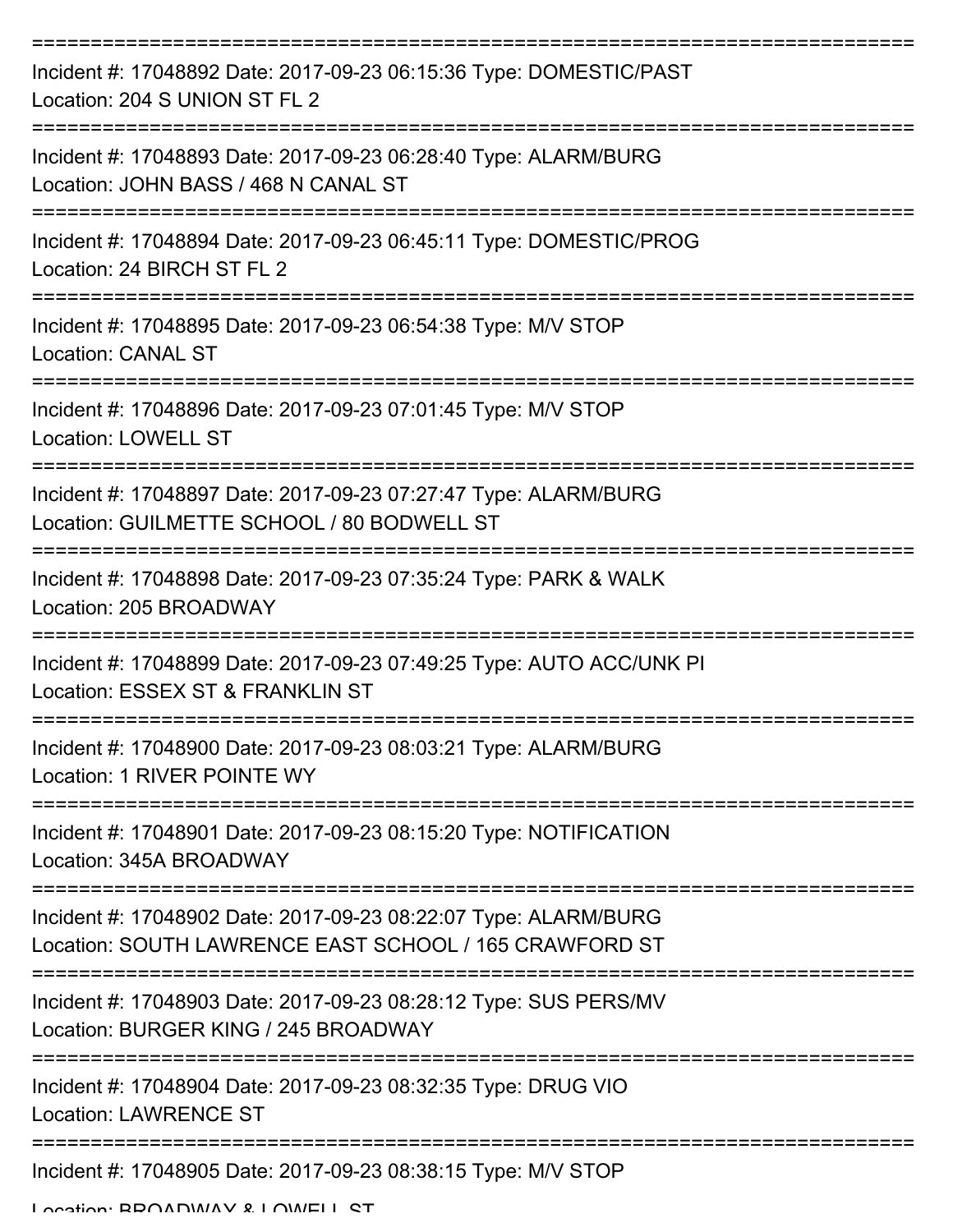| Incident #: 17048906 Date: 2017-09-23 08:46:44 Type: M/V STOP<br>Location: LAWRENCE ST & MYRTLE ST                        |
|---------------------------------------------------------------------------------------------------------------------------|
| Incident #: 17048907 Date: 2017-09-23 08:52:41 Type: ALARM/BURG<br>Location: HEALTH AND HUMAN SERVICES / 280 MERRIMACK ST |
| Incident #: 17048908 Date: 2017-09-23 09:16:49 Type: ALARM/BURG<br>Location: CLASS INC / 1 PARKER ST<br>:===============  |
| Incident #: 17048909 Date: 2017-09-23 09:23:31 Type: AUTO ACC/NO PI<br>Location: 49 HAVERHILL ST                          |
| Incident #: 17048910 Date: 2017-09-23 09:30:37 Type: PARK & WALK<br>Location: BRADFORD ST & BROADWAY                      |
| Incident #: 17048911 Date: 2017-09-23 09:32:53 Type: M/V STOP<br>Location: 343 ESSEX ST<br>==================             |
| Incident #: 17048912 Date: 2017-09-23 09:32:54 Type: SUS PERS/MV<br>Location: 59 CROSS ST                                 |
| Incident #: 17048913 Date: 2017-09-23 09:38:12 Type: SHOPLIFTING<br>Location: MARKET BASKET / 700 ESSEX ST                |
| Incident #: 17048914 Date: 2017-09-23 09:54:29 Type: UNWANTEDGUEST<br>Location: 303 MERRIMACK ST FL 2                     |
| Incident #: 17048915 Date: 2017-09-23 10:09:48 Type: M/V STOP<br>Location: 3VN741 / CANAL ST                              |
| Incident #: 17048916 Date: 2017-09-23 10:13:40 Type: M/V STOP<br>Location: GRAFTON ST & S UNION ST                        |
| Incident #: 17048917 Date: 2017-09-23 10:24:03 Type: DRUG OVERDOSE<br><b>Location: WEST ST</b>                            |
| Incident #: 17048918 Date: 2017-09-23 10:28:26 Type: B&E/MV/PAST<br>Location: 375 HAVERHILL ST                            |
| Incident #: 17048919 Date: 2017-09-23 10:31:40 Type: M/V STOP<br>Location: GRAFTON ST & WIN                               |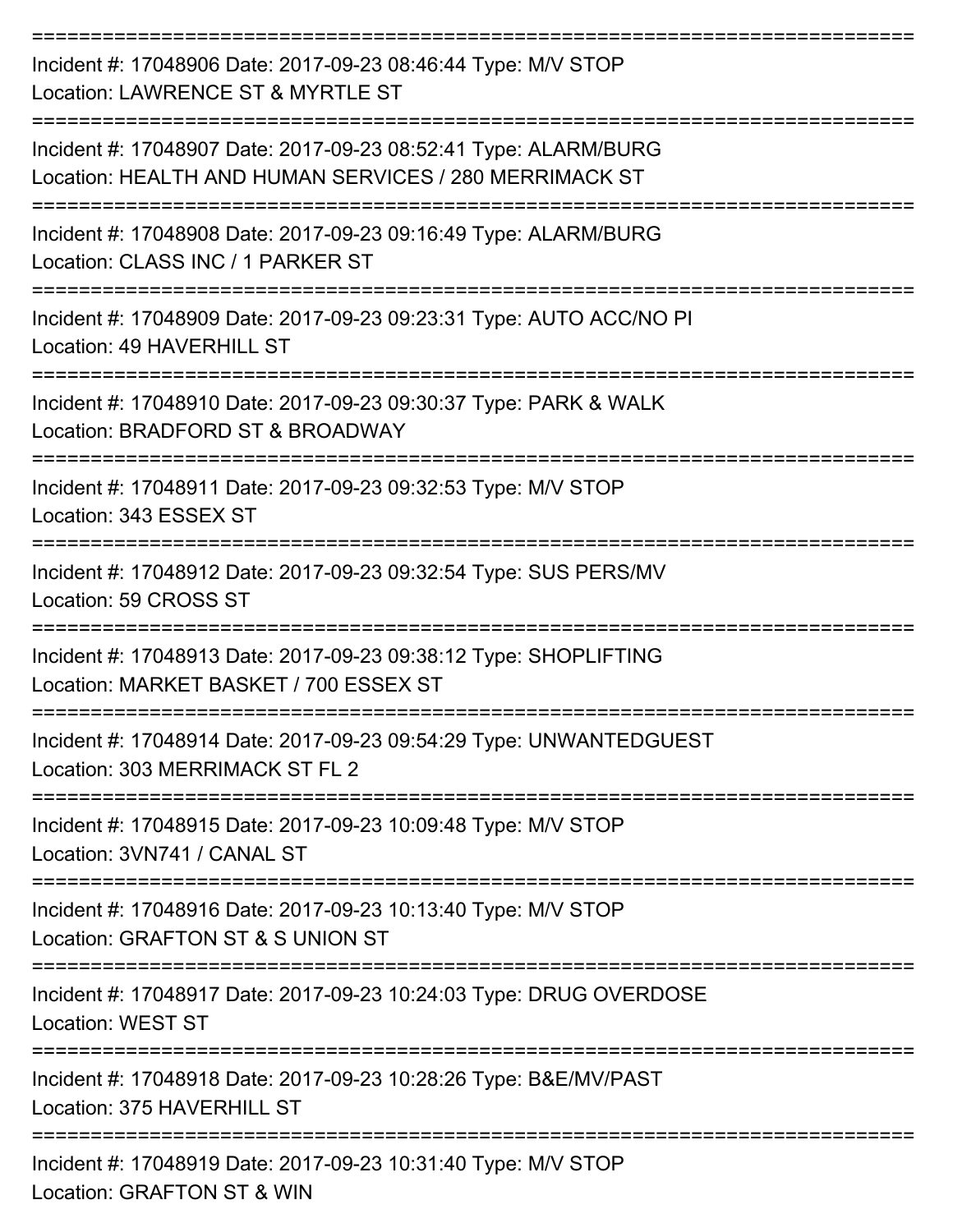Incident #: 17048920 Date: 2017-09-23 10:37:41 Type: MV/BLOCKING Location: 77 BERKLEY =========================================================================== Incident #: 17048921 Date: 2017-09-23 10:47:46 Type: TOW OF M/V Location: DAIRY QUEEN / 190 S UNION ST =========================================================================== Incident #: 17048922 Date: 2017-09-23 10:52:08 Type: DRUG VIO Location: DARTMOUTH ST & YALE ST =========================================================================== Incident #: 17048923 Date: 2017-09-23 10:57:31 Type: UNKNOWN PROB Location: CITY HALL / 200 COMMON ST =========================================================================== Incident #: 17048924 Date: 2017-09-23 11:05:04 Type: AUTO ACC/NO PI Location: MERRIMACK ST & BEFORE EXIT 44 =========================================================================== Incident #: 17048925 Date: 2017-09-23 11:31:56 Type: MISSING PERS Location: 61 FERRY ST =========================================================================== Incident #: 17048926 Date: 2017-09-23 11:37:16 Type: SUS PERS/MV Location: 143 BERKELEY ST =========================================================================== Incident #: 17048927 Date: 2017-09-23 11:42:07 Type: M/V STOP Location: COMMON ST & HAMPSHIRE ST =========================================================================== Incident #: 17048928 Date: 2017-09-23 11:42:56 Type: M/V STOP Location: 431 ESSEX ST =========================================================================== Incident #: 17048929 Date: 2017-09-23 11:47:58 Type: M/V STOP Location: COMMON ST & JACKSON ST =========================================================================== Incident #: 17048930 Date: 2017-09-23 12:02:21 Type: M/V STOP Location: 255 SALEM ST =========================================================================== Incident #: 17048931 Date: 2017-09-23 12:07:39 Type: CK WELL BEING Location: FRIENDLYS RESTAURANT / 227 WINTHROP AV =========================================================================== Incident #: 17048932 Date: 2017-09-23 12:07:41 Type: INVESTIGATION Location: 161 S UNION ST =========================================================================== Incident #: 17048933 Date: 2017-09-23 12:19:16 Type: SUS PERS/MV Location: 178 LAWRENCE ST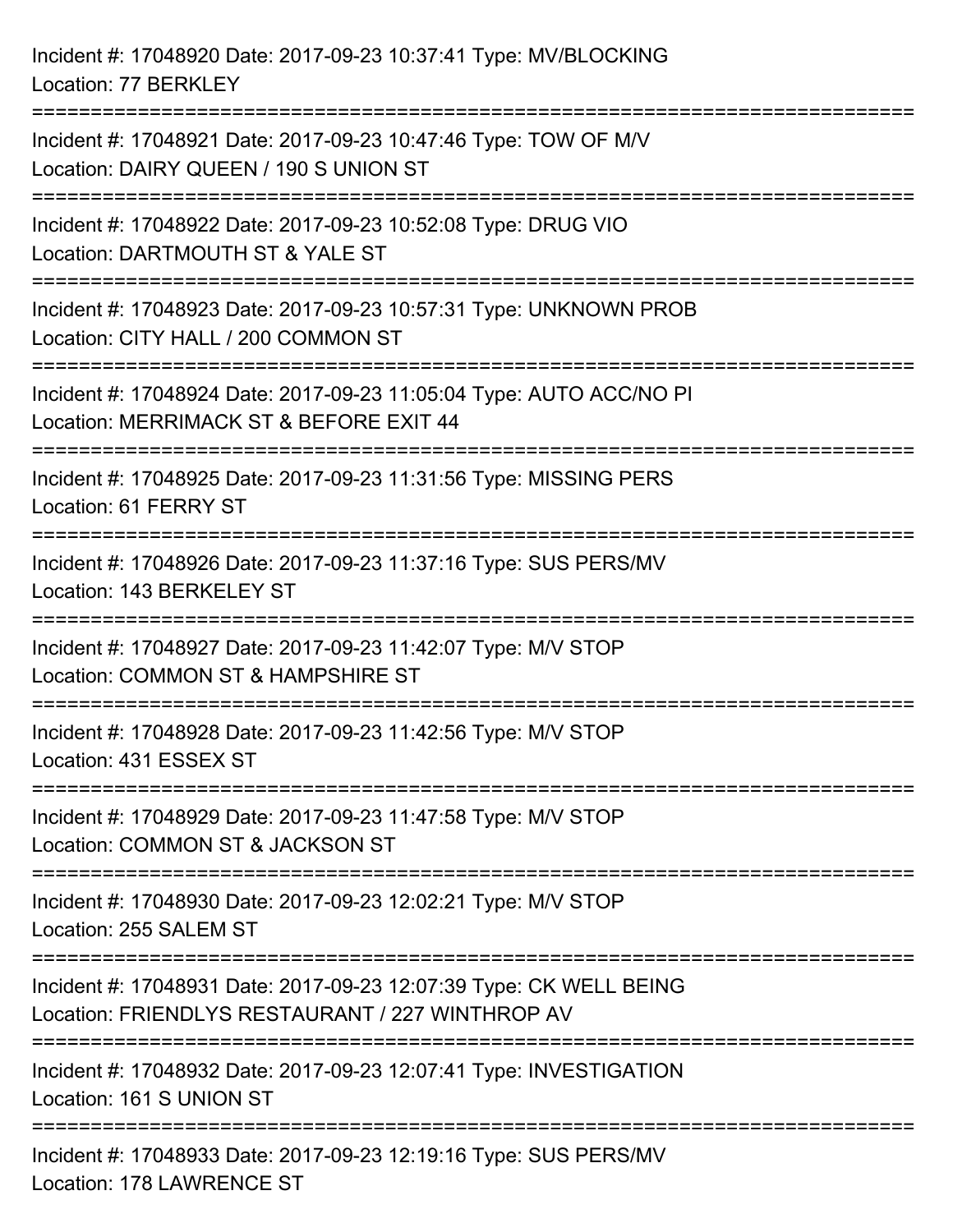| Incident #: 17048934 Date: 2017-09-23 12:23:55 Type: M/V STOP<br>Location: 2GG674 / S BROADWAY & SHAW ST      |
|---------------------------------------------------------------------------------------------------------------|
| Incident #: 17048935 Date: 2017-09-23 12:28:11 Type: M/V STOP<br>Location: 38 MELROSE ST                      |
| Incident #: 17048936 Date: 2017-09-23 12:45:58 Type: DISTURBANCE<br>Location: 59 TREMONT ST                   |
| Incident #: 17048937 Date: 2017-09-23 12:56:00 Type: KEEP PEACE<br>Location: 58 STEINER ST                    |
| Incident #: 17048938 Date: 2017-09-23 13:25:38 Type: KEEP PEACE<br>Location: 353 ELM ST #515                  |
| Incident #: 17048939 Date: 2017-09-23 13:29:03 Type: KEEP PEACE<br>Location: 6 DIAMOND ST #27                 |
| Incident #: 17048940 Date: 2017-09-23 13:59:53 Type: KEEP PEACE<br>Location: 44-48 MELVIN ST #9-11            |
| Incident #: 17048941 Date: 2017-09-23 14:24:40 Type: AUTO ACC/NO PI<br>Location: 194 JACKSON ST               |
| Incident #: 17048942 Date: 2017-09-23 14:26:20 Type: M/V STOP<br>Location: 2KX132 / HAMPSHIRE ST & LEBANON ST |
| Incident #: 17048943 Date: 2017-09-23 14:40:43 Type: SUS PERS/MV<br>Location: KNOX ST & THORNDIKE ST          |
| Incident #: 17048944 Date: 2017-09-23 14:53:27 Type: GENERAL SERV<br>Location: 198 WATER ST                   |
| Incident #: 17048945 Date: 2017-09-23 14:59:27 Type: DISTURBANCE<br>Location: 59 SPRINGFIELD ST               |
| Incident #: 17048946 Date: 2017-09-23 15:03:45 Type: M/V STOP<br>Location: 263 JACKSON ST                     |
| Incident #: 17048948 Date: 2017-09-23 15:13:03 Type: A&B D/W PAST<br><b>Location: OAK ST</b>                  |

===========================================================================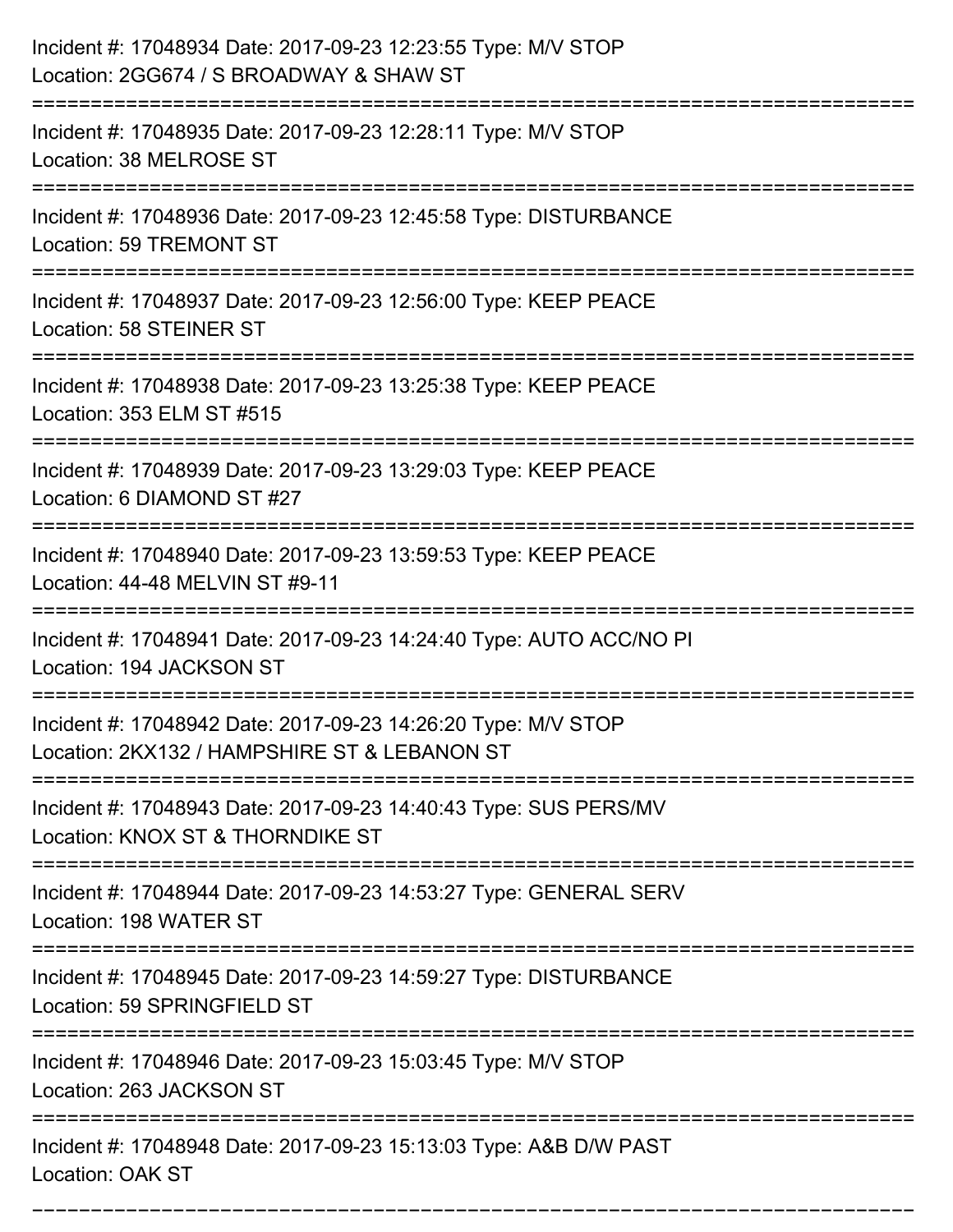| Incident #: 17048947 Date: 2017-09-23 15:13:16 Type: M/V STOP<br>Location: 111 NEWBURY ST                                |
|--------------------------------------------------------------------------------------------------------------------------|
| Incident #: 17048949 Date: 2017-09-23 15:21:02 Type: INVESTIGATION<br>Location: 109 GARDEN ST                            |
| Incident #: 17048950 Date: 2017-09-23 15:30:18 Type: ALARM/BURG<br>Location: 300 ESSEX ST                                |
| Incident #: 17048951 Date: 2017-09-23 15:31:59 Type: DISTURBANCE<br>Location: BENNINGTON ST & ERVING AV                  |
| Incident #: 17048952 Date: 2017-09-23 15:42:56 Type: NOISE ORD<br>Location: 448 ANDOVER ST<br>:========================= |
| Incident #: 17048953 Date: 2017-09-23 16:39:18 Type: NOISE ORD<br>Location: 206 ABBOTT ST                                |
| Incident #: 17048954 Date: 2017-09-23 16:45:05 Type: ALARM/BURG<br>Location: 13 MILTON ST                                |
| Incident #: 17048955 Date: 2017-09-23 16:57:12 Type: SUS PERS/MV<br>Location: 59 NEWBURY ST                              |
| Incident #: 17048956 Date: 2017-09-23 16:58:00 Type: SUS PERS/MV<br><b>Location: CAULKINS CT</b>                         |
| Incident #: 17048957 Date: 2017-09-23 17:03:03 Type: STOLEN PROP<br>Location: 74 LEXINGTON ST                            |
| Incident #: 17048958 Date: 2017-09-23 17:14:40 Type: DK (DRUNK)<br>Location: EUTAW ST & FITZ ST                          |
| Incident #: 17048959 Date: 2017-09-23 17:20:52 Type: DOMESTIC/PROG<br>Location: LAWRENCE ST & OAK ST                     |
| Incident #: 17048960 Date: 2017-09-23 17:30:07 Type: MEDIC SUPPORT<br>Location: 132 SPRINGFIELD ST #LEFT FL 2            |
| Incident #: 17048961 Date: 2017-09-23 17:32:17 Type: NOISE ORD<br>Location: BROADWAY & IN THE REAR                       |
|                                                                                                                          |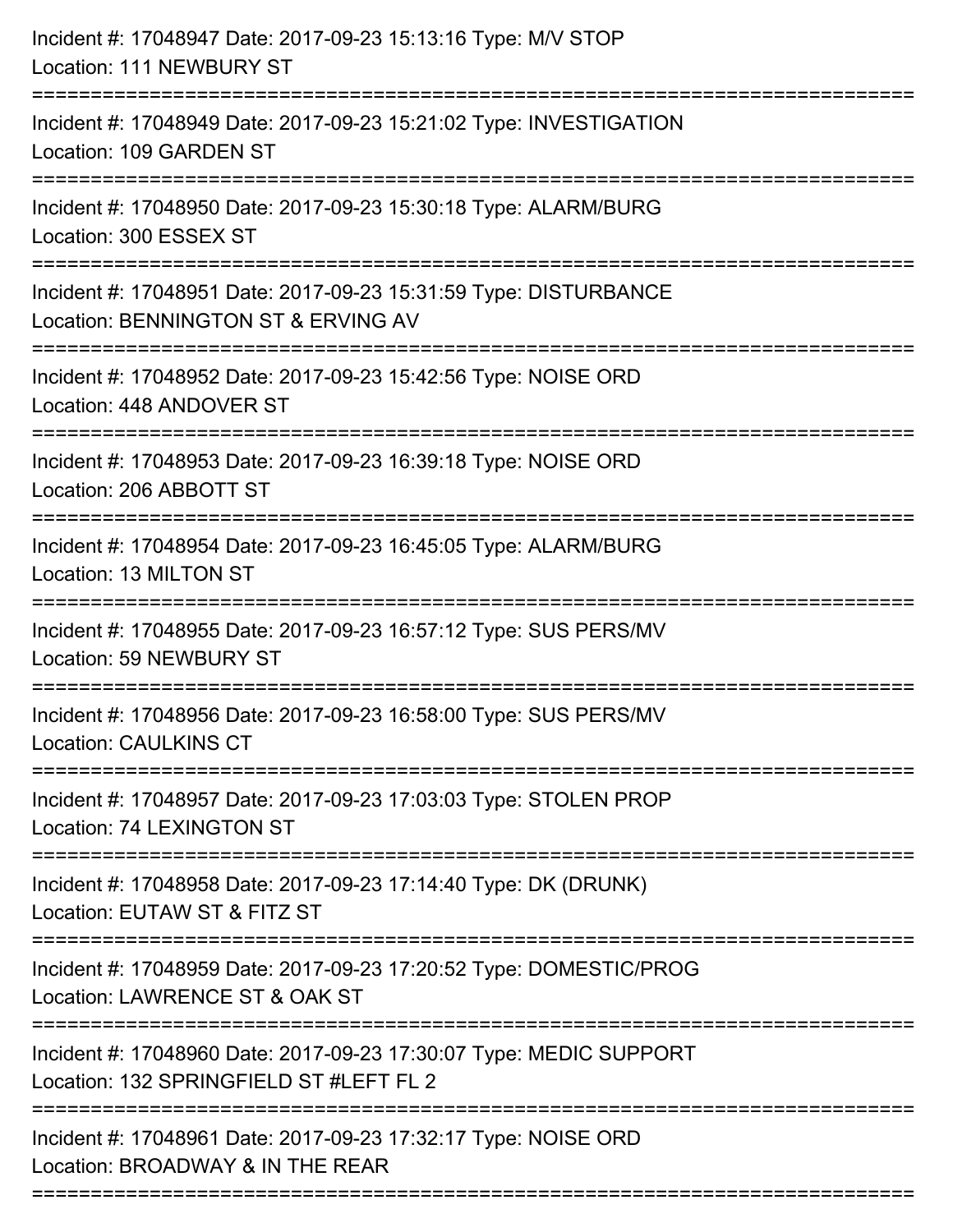Location: MERRIMACK VIEW CT =========================================================================== Incident #: 17048964 Date: 2017-09-23 17:39:40 Type: SUS PERS/MV Location: 212 HIGH ST =========================================================================== Incident #: 17048963 Date: 2017-09-23 17:40:01 Type: INVEST CONT Location: 6 BERKELEY ST =========================================================================== Incident #: 17048965 Date: 2017-09-23 18:10:47 Type: MAN DOWN Location: 4 UNION ST #305 =========================================================================== Incident #: 17048966 Date: 2017-09-23 18:14:28 Type: AUTO ACC/NO PI Location: BROADWAY & MANCHESTER ST =========================================================================== Incident #: 17048967 Date: 2017-09-23 18:20:55 Type: NOISE ORD Location: 98 FARNHAM ST =========================================================================== Incident #: 17048968 Date: 2017-09-23 18:21:05 Type: GENERAL SERV Location: 270 FARNHAM ST FL 1 =========================================================================== Incident #: 17048969 Date: 2017-09-23 18:23:16 Type: INVEST CONT Location: 12 BASSWOOD ST =========================================================================== Incident #: 17048970 Date: 2017-09-23 18:26:39 Type: NOISE ORD Location: E HAVERHILL ST & HAVERHILL ST =========================================================================== Incident #: 17048971 Date: 2017-09-23 18:35:46 Type: MISSING PERS Location: WALK IN / 9A HARRIMAN ST =========================================================================== Incident #: 17048972 Date: 2017-09-23 18:40:02 Type: MAL DAMAGE Location: 264 E HAVERHILL ST #1 =========================================================================== Incident #: 17048973 Date: 2017-09-23 18:48:53 Type: ALARM/BURG Location: CENTRAL CATHOLIC / 300 HAMPSHIRE ST =========================================================================== Incident #: 17048974 Date: 2017-09-23 18:49:18 Type: NOISE ORD Location: MERRIMACK VIEW CT =========================================================================== Incident #: 17048975 Date: 2017-09-23 18:58:32 Type: STOLEN PROP Location: 354 MERRIMACK ST ===========================================================================

Incident #: 17048976 Date: 2017 09 23 19:01:53 Type: NOISE ORD.<br>.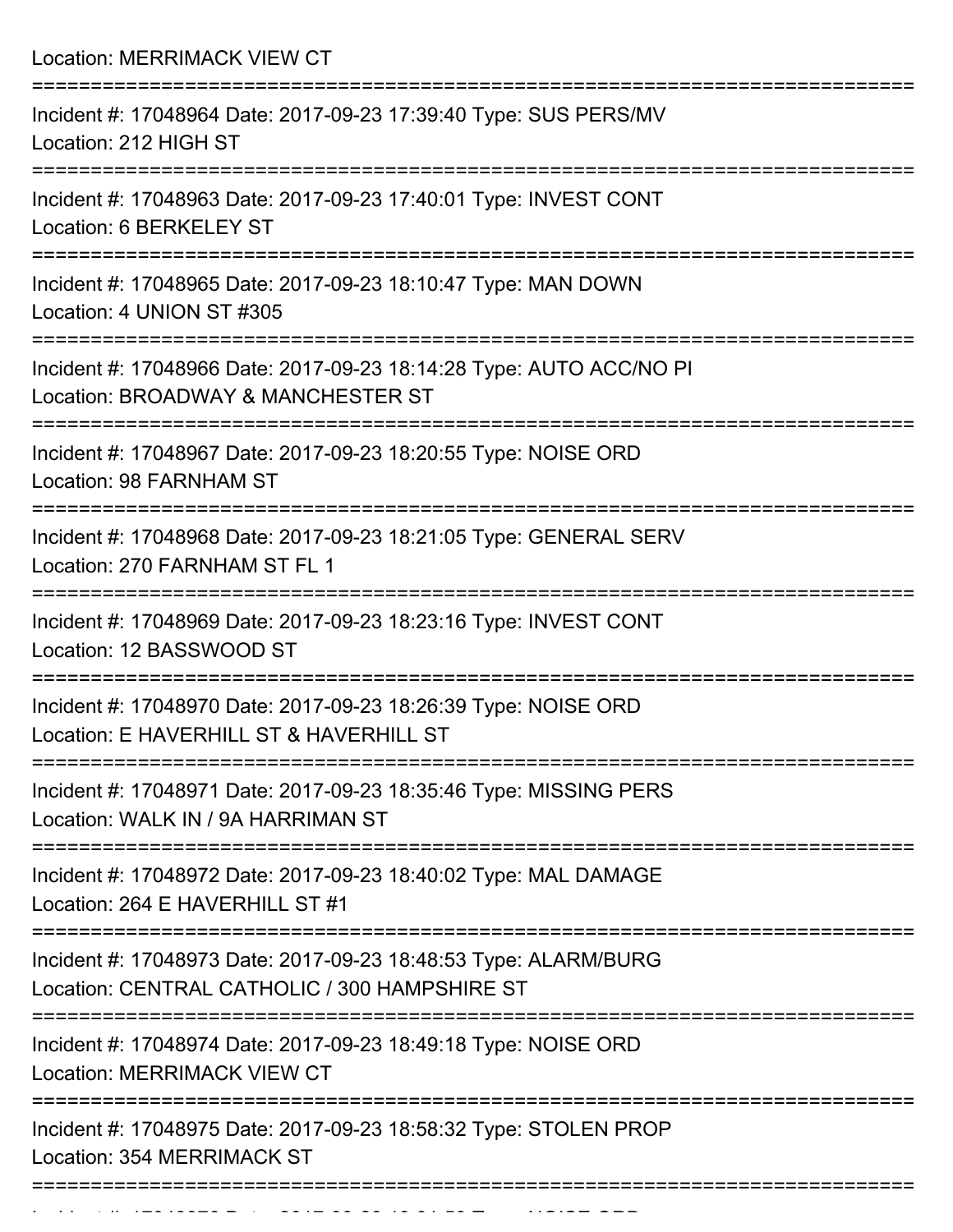Location: 11 CRESCENT ST =========================================================================== Incident #: 17048977 Date: 2017-09-23 19:03:55 Type: NOISE ORD Location: 98 FARNHAM ST =========================================================================== Incident #: 17048978 Date: 2017-09-23 19:05:44 Type: EXTRA SURVEIL Location: 71 N PARISH RD =========================================================================== Incident #: 17048979 Date: 2017-09-23 19:24:32 Type: DOMESTIC/PAST Location: 180 PARK ST FL 1 =========================================================================== Incident #: 17048980 Date: 2017-09-23 19:26:52 Type: FIGHT Location: 31 BUTLER ST =========================================================================== Incident #: 17048981 Date: 2017-09-23 19:28:29 Type: NOISE ORD Location: 95 AMES ST =========================================================================== Incident #: 17048982 Date: 2017-09-23 19:32:10 Type: DRUG OVERDOSE Location: 180B PARK ST =========================================================================== Incident #: 17048983 Date: 2017-09-23 19:33:37 Type: NEIGHBOR PROB Location: 7 WYMAN ST =========================================================================== Incident #: 17048984 Date: 2017-09-23 19:44:07 Type: M/V STOP Location: BROADWAY & LOWELL ST =========================================================================== Incident #: 17048985 Date: 2017-09-23 19:46:38 Type: INVEST CONT Location: 12 BASSWOOD ST =========================================================================== Incident #: 17048986 Date: 2017-09-23 19:49:41 Type: ANIMAL COMPL Location: 92 FARLEY ST =========================================================================== Incident #: 17048987 Date: 2017-09-23 19:50:27 Type: MAL DAMG PROG Location: PROVIDENCE ST & SHAWMUT ST =========================================================================== Incident #: 17048988 Date: 2017-09-23 19:58:17 Type: AUTO ACC/NO PI Location: 4 FERRY ST =========================================================================== Incident #: 17048989 Date: 2017-09-23 19:58:42 Type: DOMESTIC/PROG Location: 107 SUMMER ST

===========================================================================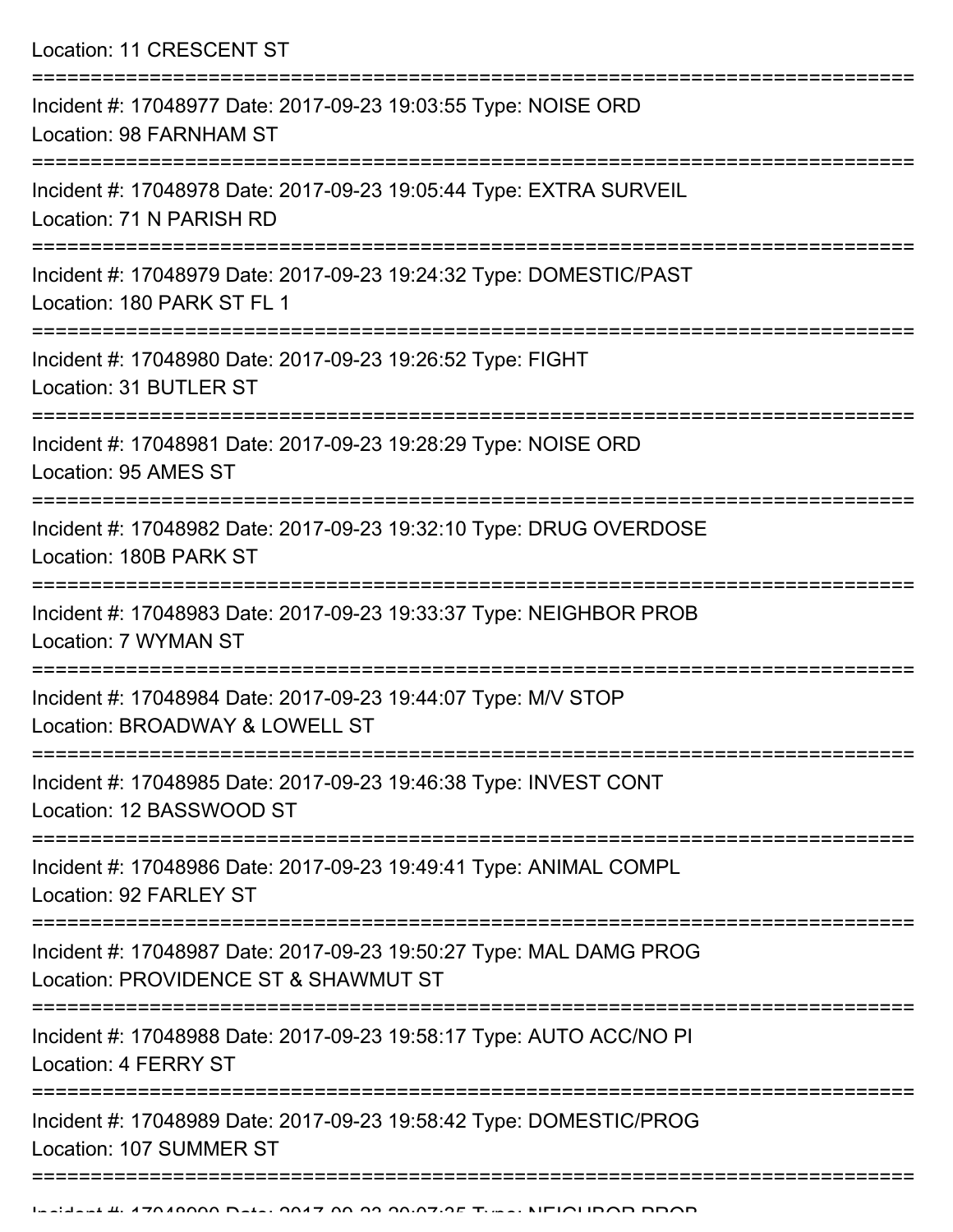| Location: 359 HAVERHILL ST                                                                                                          |
|-------------------------------------------------------------------------------------------------------------------------------------|
| Incident #: 17048991 Date: 2017-09-23 20:11:00 Type: DISTURBANCE<br>Location: 270 FARNHAM ST<br>=================================== |
| Incident #: 17048992 Date: 2017-09-23 20:28:20 Type: NOISE ORD<br>Location: 24 OREGON AV<br>___________________                     |
| Incident #: 17048993 Date: 2017-09-23 20:30:42 Type: M/V STOP<br><b>Location: RIVERVIEW PL</b><br>=============================     |
| Incident #: 17048995 Date: 2017-09-23 20:31:19 Type: MEDIC SUPPORT<br>Location: 11 ATKINSON ST #8                                   |
| Incident #: 17048994 Date: 2017-09-23 20:32:02 Type: AUTO ACC/UNK PI<br>Location: CYPRESS AV & RIVERSIDE DR                         |
| Incident #: 17048996 Date: 2017-09-23 20:38:00 Type: AUTO ACC/NO PI<br>Location: 4 CHERRY ST                                        |
| Incident #: 17048997 Date: 2017-09-23 20:38:15 Type: UNWANTEDGUEST<br>Location: 129 SPRINGFIELD ST                                  |
| Incident #: 17048998 Date: 2017-09-23 20:45:16 Type: NOISE ORD<br>Location: 31 EXCHANGE ST                                          |
| Incident #: 17049000 Date: 2017-09-23 20:49:07 Type: MEDIC SUPPORT<br>Location: 141 AMESBURY ST #105                                |
| Incident #: 17048999 Date: 2017-09-23 20:49:40 Type: DISTURBANCE<br>Location: BOXFORD ST & FOSTER ST                                |
| Incident #: 17049001 Date: 2017-09-23 20:54:10 Type: MEDIC SUPPORT<br>Location: 12 BEACON AV #52                                    |
| Incident #: 17049002 Date: 2017-09-23 20:58:38 Type: DOMESTIC/PROG<br>Location: HOWARD ST & PLEASANT ST                             |
| Incident #: 17049003 Date: 2017-09-23 21:01:59 Type: UNKNOWN PROB<br>Location: 353 ELM ST #207                                      |

Incident #: 17049004 Date: 2017-09-23 21:14:08 Type: NOISE ORD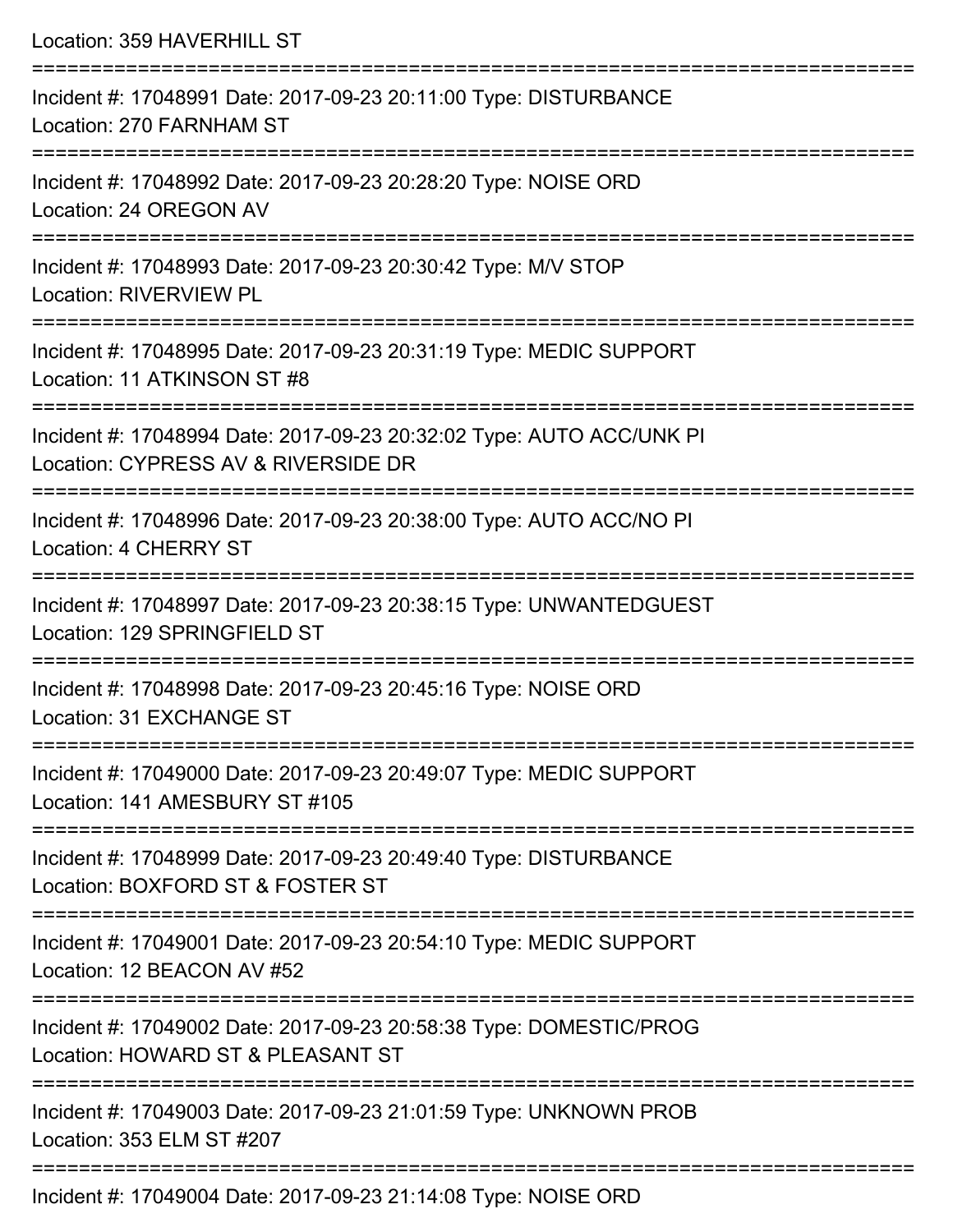| Incident #: 17049005 Date: 2017-09-23 21:16:59 Type: DOMESTIC/PROG<br>Location: 79 SHAWSHEEN RD FL 1       |
|------------------------------------------------------------------------------------------------------------|
| Incident #: 17049006 Date: 2017-09-23 21:24:51 Type: NEIGHBOR PROB<br>Location: HAVERHILL ST & IN THE REAR |
| Incident #: 17049008 Date: 2017-09-23 21:25:01 Type: MV/BLOCKING<br>Location: PROSPECT CT                  |
| Incident #: 17049007 Date: 2017-09-23 21:25:29 Type: AUTO ACC/NO PI<br>Location: 4 CHERRY ST               |
| Incident #: 17049009 Date: 2017-09-23 21:35:07 Type: SUICIDE ATTEMPT<br>Location: 26 STEINER ST            |
| Incident #: 17049010 Date: 2017-09-23 21:40:47 Type: AUTO ACC/PI<br>Location: ESSEX ST & JACKSON ST        |
| Incident #: 17049011 Date: 2017-09-23 21:44:05 Type: NOISE ORD<br>Location: 64 SYLVESTER ST                |
| Incident #: 17049012 Date: 2017-09-23 21:45:59 Type: NOISE ORD<br><b>Location: 28 PLEASANT TER</b>         |
| Incident #: 17049013 Date: 2017-09-23 21:48:03 Type: NOISE ORD<br>Location: 159 WEST ST                    |
| Incident #: 17049014 Date: 2017-09-23 21:53:17 Type: ALARM/BURG<br>Location: 700 ESSEX ST                  |
| Incident #: 17049015 Date: 2017-09-23 21:59:25 Type: M/V STOP<br>Location: S BROADWAY & WEARE ST           |
| Incident #: 17049018 Date: 2017-09-23 22:01:32 Type: CK WELL BEING<br><b>Location: HAMPSHIRE ST</b>        |
| Incident #: 17049016 Date: 2017-09-23 22:01:46 Type: NOISE ORD<br>Location: 20B DANA ST                    |
| Incident #: 17049017 Date: 2017-09-23 22:02:03 Type: NOISE ORD                                             |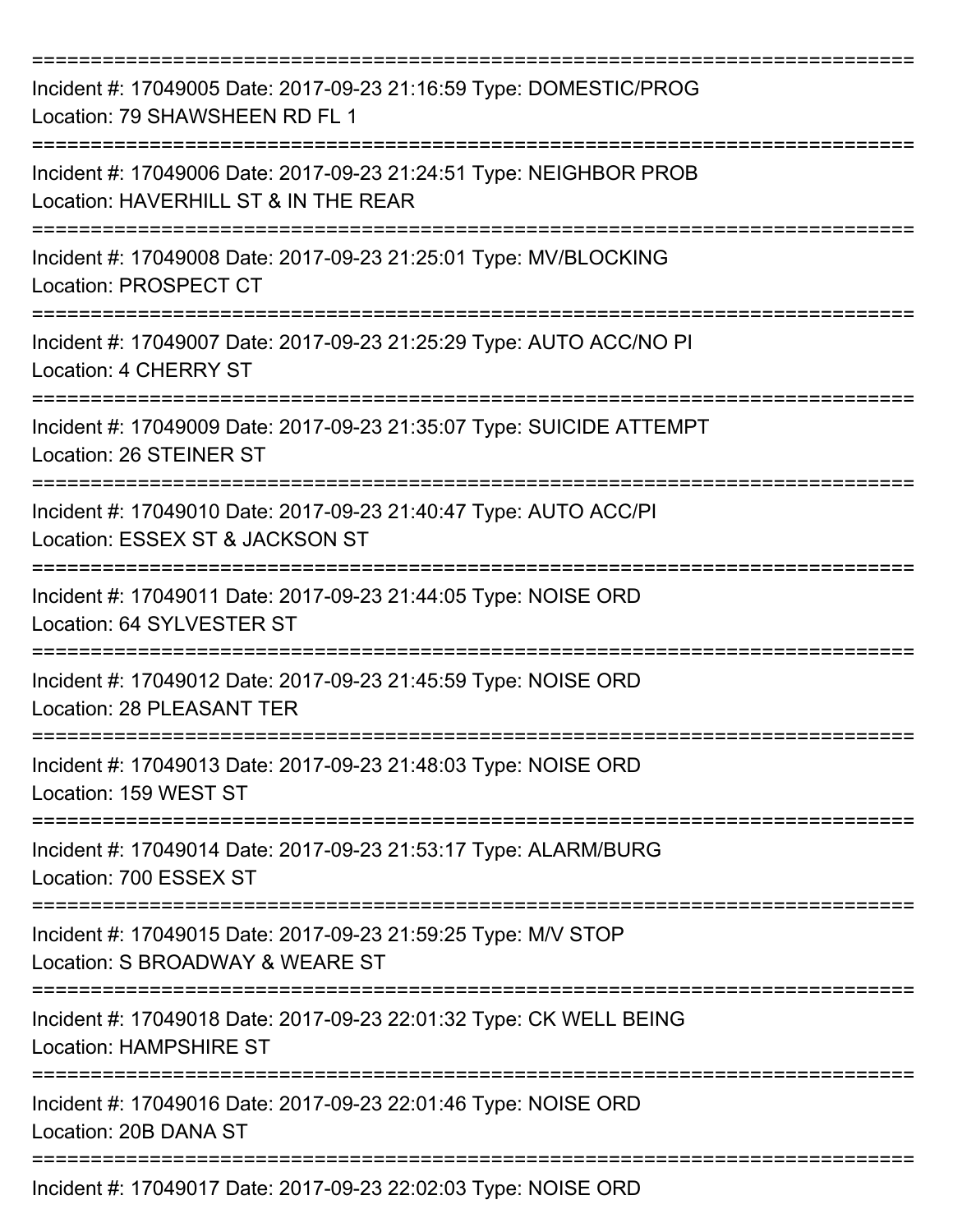| Incident #: 17049019 Date: 2017-09-23 22:09:17 Type: B&E/PROG<br>Location: 4 UNION ST #511                             |
|------------------------------------------------------------------------------------------------------------------------|
| Incident #: 17049020 Date: 2017-09-23 22:09:19 Type: NOISE ORD<br>Location: 6 DEBBIE LN                                |
| Incident #: 17049021 Date: 2017-09-23 22:12:59 Type: SUS PERS/MV<br><b>Location: 14 MECHANIC ST</b>                    |
| Incident #: 17049022 Date: 2017-09-23 22:15:17 Type: NOISE ORD<br>Location: 9 BOXFORD ST                               |
| Incident #: 17049023 Date: 2017-09-23 22:16:00 Type: NOISE ORD<br>Location: 448 LOWELL ST                              |
| Incident #: 17049024 Date: 2017-09-23 22:17:09 Type: NOISE ORD<br>Location: 95 AMES ST                                 |
| Incident #: 17049025 Date: 2017-09-23 22:19:24 Type: NOISE ORD<br>Location: FANTASY CLUB / 80 S BROADWAY               |
| Incident #: 17049026 Date: 2017-09-23 22:21:15 Type: NOISE ORD<br>Location: 127 OSGOOD ST                              |
| Incident #: 17049027 Date: 2017-09-23 22:24:00 Type: ALARM/BURG<br>Location: OASIS DENTAL SOLUTIONS / 290 MERRIMACK ST |
| Incident #: 17049029 Date: 2017-09-23 22:28:44 Type: UNKNOWN PROB<br>Location: 38 AMHERST ST                           |
| Incident #: 17049028 Date: 2017-09-23 22:29:53 Type: NOISE ORD<br>Location: 1032 ESSEX ST                              |
| Incident #: 17049030 Date: 2017-09-23 22:41:53 Type: NOISE ORD<br>Location: 18 FLORENCE CT                             |
| Incident #: 17049031 Date: 2017-09-23 22:44:16 Type: NOISE ORD<br>Location: 31 EXCHANGE ST                             |
| Incident #: 17049033 Date: 2017-09-23 22:56:23 Type: NOISE ORD                                                         |

Location: 6 DEBBIE LN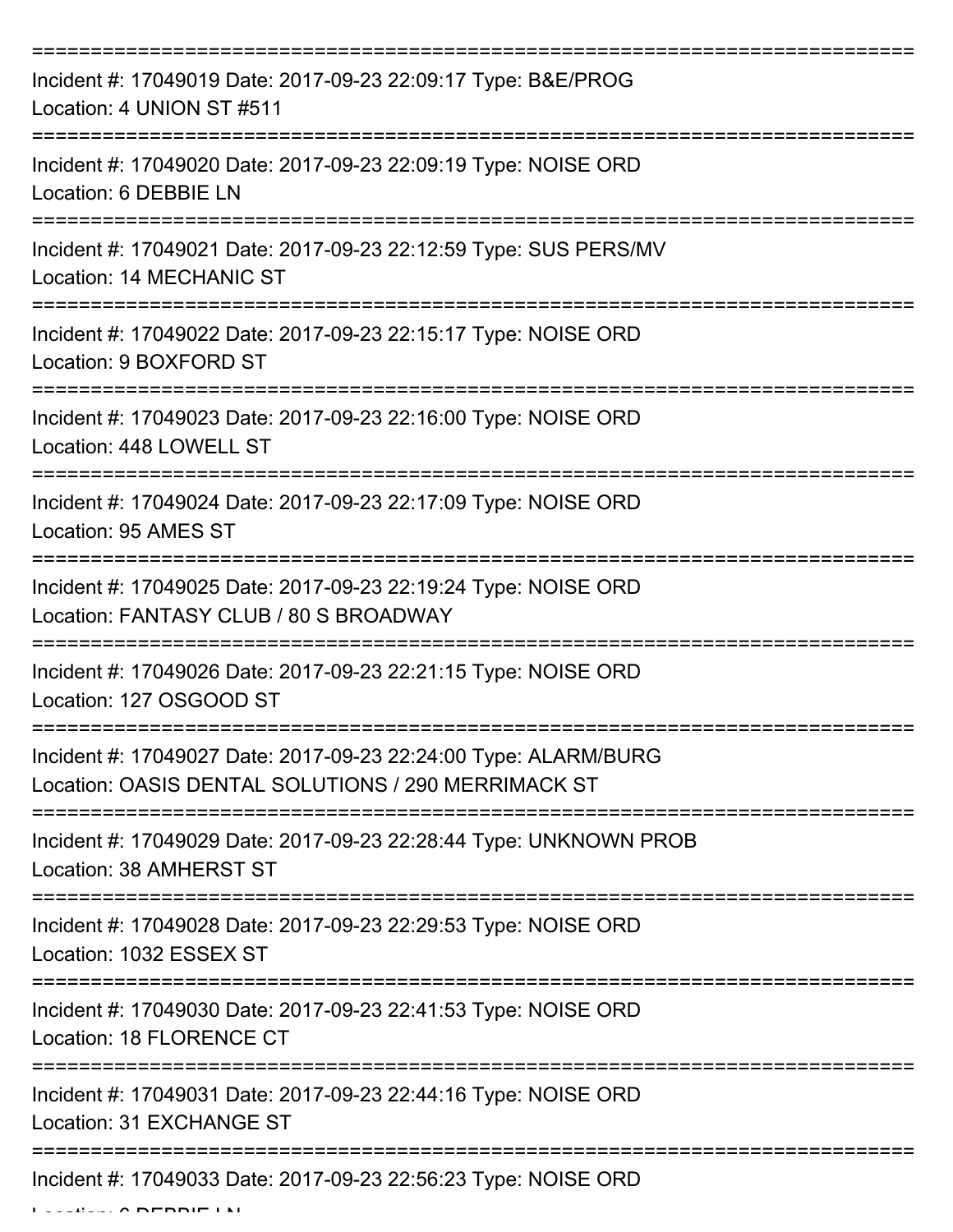| Incident #: 17049032 Date: 2017-09-23 22:56:36 Type: HIT & RUN M/V<br>Location: 189 CHESTNUT ST          |
|----------------------------------------------------------------------------------------------------------|
| Incident #: 17049034 Date: 2017-09-23 22:56:44 Type: NOISE ORD<br>Location: BROADWAY & IN THE AREA       |
| Incident #: 17049035 Date: 2017-09-23 22:59:09 Type: NOISE ORD<br>Location: 53 GREENWOOD ST              |
| Incident #: 17049036 Date: 2017-09-23 23:00:25 Type: NOISE ORD<br>Location: 76-78 WATER ST               |
| Incident #: 17049037 Date: 2017-09-23 23:02:19 Type: NOISE ORD<br>Location: 27 FERRY ST                  |
| Incident #: 17049038 Date: 2017-09-23 23:03:45 Type: M/V STOP<br>Location: BOXFORD ST & WINTHROP AV      |
| Incident #: 17049039 Date: 2017-09-23 23:04:17 Type: MV/BLOCKING<br>Location: 57 BUTLER ST               |
| Incident #: 17049040 Date: 2017-09-23 23:06:49 Type: SUICIDE ATTEMPT<br>Location: 43 SPRINGFIELD ST FL 3 |
| Incident #: 17049041 Date: 2017-09-23 23:07:18 Type: NOISE ORD<br>Location: 136 HIGH ST                  |
| Incident #: 17049042 Date: 2017-09-23 23:08:13 Type: NOISE ORD<br>Location: 92 HAVERHILL ST              |
| Incident #: 17049043 Date: 2017-09-23 23:10:21 Type: LOUD NOISE<br>Location: 29 EXCHANGE ST              |
| Incident #: 17049044 Date: 2017-09-23 23:11:22 Type: NOISE ORD<br>Location: EASTSIDE ST                  |
| Incident #: 17049045 Date: 2017-09-23 23:11:43 Type: LOUD NOISE<br>Location: 25 EXCHANGE                 |
| Incident #: 17049046 Date: 2017-09-23 23:15:40 Type: NEIGHBOR PROB                                       |